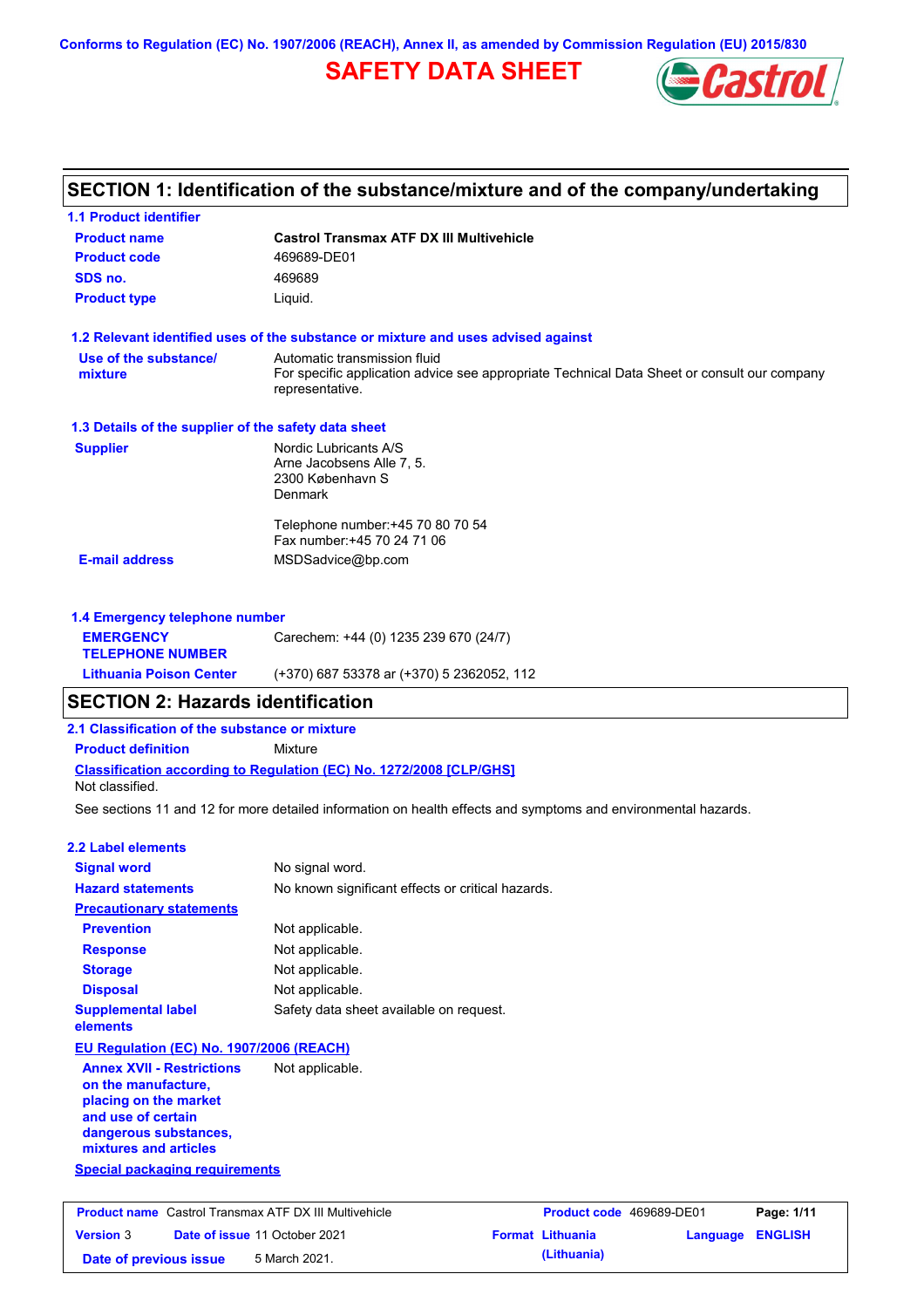### **SECTION 2: Hazards identification**

| <b>Containers to be fitted</b><br>with child-resistant<br>fastenings                                                     | Not applicable.                                                                                               |
|--------------------------------------------------------------------------------------------------------------------------|---------------------------------------------------------------------------------------------------------------|
| <b>Tactile warning of danger</b>                                                                                         | Not applicable.                                                                                               |
| 2.3 Other hazards                                                                                                        |                                                                                                               |
| <b>Results of PBT and vPvB</b><br>assessment                                                                             | Product does not meet the criteria for PBT or vPvB according to Regulation (EC) No. 1907/2006,<br>Annex XIII. |
| <b>Product meets the criteria</b><br>for PBT or vPvB according<br>to Regulation (EC) No.<br><b>1907/2006, Annex XIII</b> | This mixture does not contain any substances that are assessed to be a PBT or a vPvB.                         |
| Other hazards which do<br>not result in classification                                                                   | Defatting to the skin.                                                                                        |

### **SECTION 3: Composition/information on ingredients**

Mixture

### **3.2 Mixtures**

**Product definition**

Highly refined base oil (IP 346 DMSO extract < 3%). Proprietary performance additives.

| <b>Product/ingredient</b><br>name                                                                                                                                                                                                                                       | <b>Identifiers</b>                                                                      | $\frac{9}{6}$ | <b>Regulation (EC) No.</b><br>1272/2008 [CLP] | <b>Type</b> |
|-------------------------------------------------------------------------------------------------------------------------------------------------------------------------------------------------------------------------------------------------------------------------|-----------------------------------------------------------------------------------------|---------------|-----------------------------------------------|-------------|
| Distillates (petroleum), hydrotreated<br>heavy paraffinic                                                                                                                                                                                                               | REACH #: 01-2119484627-25<br>EC: 265-157-1<br>CAS: 64742-54-7<br>Index: 649-467-00-8    | ≥50 - ≤75     | Asp. Tox. 1, H304                             | [1] [2]     |
| Distillates (petroleum), solvent-<br>dewaxed heavy paraffinic                                                                                                                                                                                                           | REACH #: 01-2119471299-27<br>EC: 265-169-7<br>CAS: 64742-65-0<br>Index: 649-474-00-6    | $≥25 - ≤50$   | Asp. Tox. 1, H304                             | [1] [2]     |
| 2-Propenoic acid, 2-methyl-, butyl<br>ester, polymer with N-[3-<br>(dimethylamino)propyl]-2-methyl-<br>2-propenamide, dodecyl 2-methyl-<br>2-propenoate, eicosyl 2-methyl-<br>2-propenoate, hexadecyl 2-methyl-<br>2-propenoate and octadecyl 2-methyl-<br>2-propenoate | CAS: 176487-46-0                                                                        | $\leq$ 3      | Eye Irrit. 2, H319                            | $[1]$       |
| Distillates (petroleum), hydrotreated<br>light paraffinic                                                                                                                                                                                                               | REACH #: 01-2119487077-29 ≤3<br>EC: 265-158-7<br>CAS: 64742-55-8<br>Index: 649-468-00-3 |               | Asp. Tox. 1, H304                             | [1] [2]     |
| Distillates (petroleum), hydrotreated<br>heavy paraffinic                                                                                                                                                                                                               | REACH #: 01-2119484627-25 ≤3<br>EC: 265-157-1<br>CAS: 64742-54-7<br>Index: 649-467-00-8 |               | Not classified.                               | $[2]$       |
| Distillates (petroleum), solvent-<br>dewaxed heavy paraffinic                                                                                                                                                                                                           | REACH #: 01-2119471299-27<br>EC: 265-169-7<br>CAS: 64742-65-0<br>Index: 649-474-00-6    | -≤3           | Not classified.                               | $[2]$       |

**See Section 16 for the full text of the H statements declared above.**

### Type

[1] Substance classified with a health or environmental hazard

[2] Substance with a workplace exposure limit

[3] Substance meets the criteria for PBT according to Regulation (EC) No. 1907/2006, Annex XIII

[4] Substance meets the criteria for vPvB according to Regulation (EC) No. 1907/2006, Annex XIII

[5] Substance of equivalent concern

[6] Additional disclosure due to company policy

Occupational exposure limits, if available, are listed in Section 8.

|                        | <b>Product name</b> Castrol Transmax ATF DX III Multivehicle | <b>Product code</b> 469689-DE01 |                         | Page: 2/11 |
|------------------------|--------------------------------------------------------------|---------------------------------|-------------------------|------------|
| <b>Version 3</b>       | <b>Date of issue 11 October 2021</b>                         | <b>Format Lithuania</b>         | <b>Language ENGLISH</b> |            |
| Date of previous issue | 5 March 2021.                                                | (Lithuania)                     |                         |            |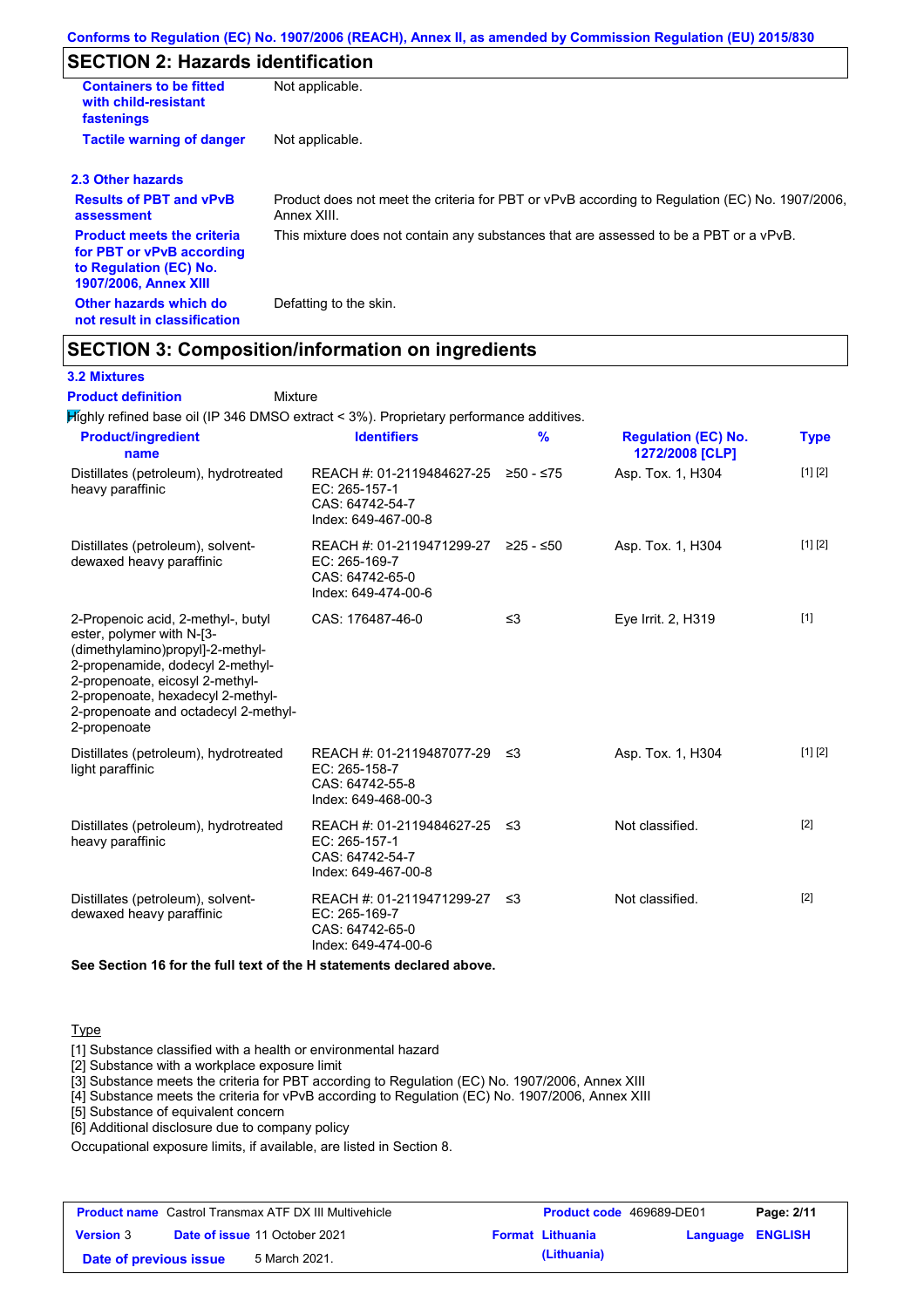### **SECTION 4: First aid measures**

| <b>4.1 Description of first aid measures</b> |                                                                                                                                                                                                                                                     |
|----------------------------------------------|-----------------------------------------------------------------------------------------------------------------------------------------------------------------------------------------------------------------------------------------------------|
| Eye contact                                  | In case of contact, immediately flush eyes with plenty of water for at least 15 minutes. Eyelids<br>should be held away from the eyeball to ensure thorough rinsing. Check for and remove any<br>contact lenses. Get medical attention.             |
| <b>Skin contact</b>                          | Wash skin thoroughly with soap and water or use recognised skin cleanser. Remove<br>contaminated clothing and shoes. Wash clothing before reuse. Clean shoes thoroughly before<br>reuse. Get medical attention if irritation develops.              |
| <b>Inhalation</b>                            | If inhaled, remove to fresh air. In case of inhalation of decomposition products in a fire,<br>symptoms may be delayed. The exposed person may need to be kept under medical<br>surveillance for 48 hours. Get medical attention if symptoms occur. |
| <b>Ingestion</b>                             | Do not induce vomiting unless directed to do so by medical personnel. Get medical attention if<br>symptoms occur.                                                                                                                                   |
| <b>Protection of first-aiders</b>            | No action shall be taken involving any personal risk or without suitable training.                                                                                                                                                                  |

#### **4.2 Most important symptoms and effects, both acute and delayed**

See Section 11 for more detailed information on health effects and symptoms.

| <b>Potential acute health effects</b> |                                                                                                                     |
|---------------------------------------|---------------------------------------------------------------------------------------------------------------------|
| <b>Inhalation</b>                     | Exposure to decomposition products may cause a health hazard. Serious effects may be<br>delayed following exposure. |
| <b>Ingestion</b>                      | No known significant effects or critical hazards.                                                                   |
| <b>Skin contact</b>                   | Defatting to the skin. May cause skin dryness and irritation.                                                       |
| Eye contact                           | No known significant effects or critical hazards.                                                                   |
|                                       | Delayed and immediate effects as well as chronic effects from short and long-term exposure                          |
| <b>Inhalation</b>                     | Overexposure to the inhalation of airborne droplets or aerosols may cause irritation of the<br>respiratory tract.   |
| <b>Ingestion</b>                      | Ingestion of large quantities may cause nausea and diarrhoea.                                                       |
| <b>Skin contact</b>                   | Prolonged or repeated contact can defat the skin and lead to irritation and/or dermatitis.                          |
| Eye contact                           | Potential risk of transient stinging or redness if accidental eye contact occurs.                                   |
|                                       |                                                                                                                     |

#### **4.3 Indication of any immediate medical attention and special treatment needed**

**Notes to physician** Treatment should in general be symptomatic and directed to relieving any effects. In case of inhalation of decomposition products in a fire, symptoms may be delayed. The exposed person may need to be kept under medical surveillance for 48 hours.

# **SECTION 5: Firefighting measures**

| 5.1 Extinguishing media                                   |                                                                                                                                                                                                                                                                                                                                                                   |
|-----------------------------------------------------------|-------------------------------------------------------------------------------------------------------------------------------------------------------------------------------------------------------------------------------------------------------------------------------------------------------------------------------------------------------------------|
| <b>Suitable extinguishing</b><br>media                    | In case of fire, use foam, dry chemical or carbon dioxide extinguisher or spray.                                                                                                                                                                                                                                                                                  |
| <b>Unsuitable extinguishing</b><br>media                  | Do not use water jet. The use of a water jet may cause the fire to spread by splashing the<br>burning product.                                                                                                                                                                                                                                                    |
| 5.2 Special hazards arising from the substance or mixture |                                                                                                                                                                                                                                                                                                                                                                   |
| <b>Hazards from the</b><br>substance or mixture           | In a fire or if heated, a pressure increase will occur and the container may burst.                                                                                                                                                                                                                                                                               |
| <b>Hazardous combustion</b><br>products                   | Combustion products may include the following:<br>carbon oxides $(CO, CO2)$ (carbon monoxide, carbon dioxide)<br>nitrogen oxides $(NO, NO2 etc.)$                                                                                                                                                                                                                 |
| 5.3 Advice for firefighters                               |                                                                                                                                                                                                                                                                                                                                                                   |
| <b>Special precautions for</b><br>fire-fighters           | No action shall be taken involving any personal risk or without suitable training. Promptly<br>isolate the scene by removing all persons from the vicinity of the incident if there is a fire.                                                                                                                                                                    |
| <b>Special protective</b><br>equipment for fire-fighters  | Fire-fighters should wear appropriate protective equipment and self-contained breathing<br>apparatus (SCBA) with a full face-piece operated in positive pressure mode. Clothing for fire-<br>fighters (including helmets, protective boots and gloves) conforming to European standard EN<br>469 will provide a basic level of protection for chemical incidents. |

|                        | <b>Product name</b> Castrol Transmax ATF DX III Multivehicle | <b>Product code</b> 469689-DE01 |                         | Page: 3/11 |
|------------------------|--------------------------------------------------------------|---------------------------------|-------------------------|------------|
| <b>Version 3</b>       | <b>Date of issue 11 October 2021</b>                         | <b>Format Lithuania</b>         | <b>Language ENGLISH</b> |            |
| Date of previous issue | 5 March 2021.                                                | (Lithuania)                     |                         |            |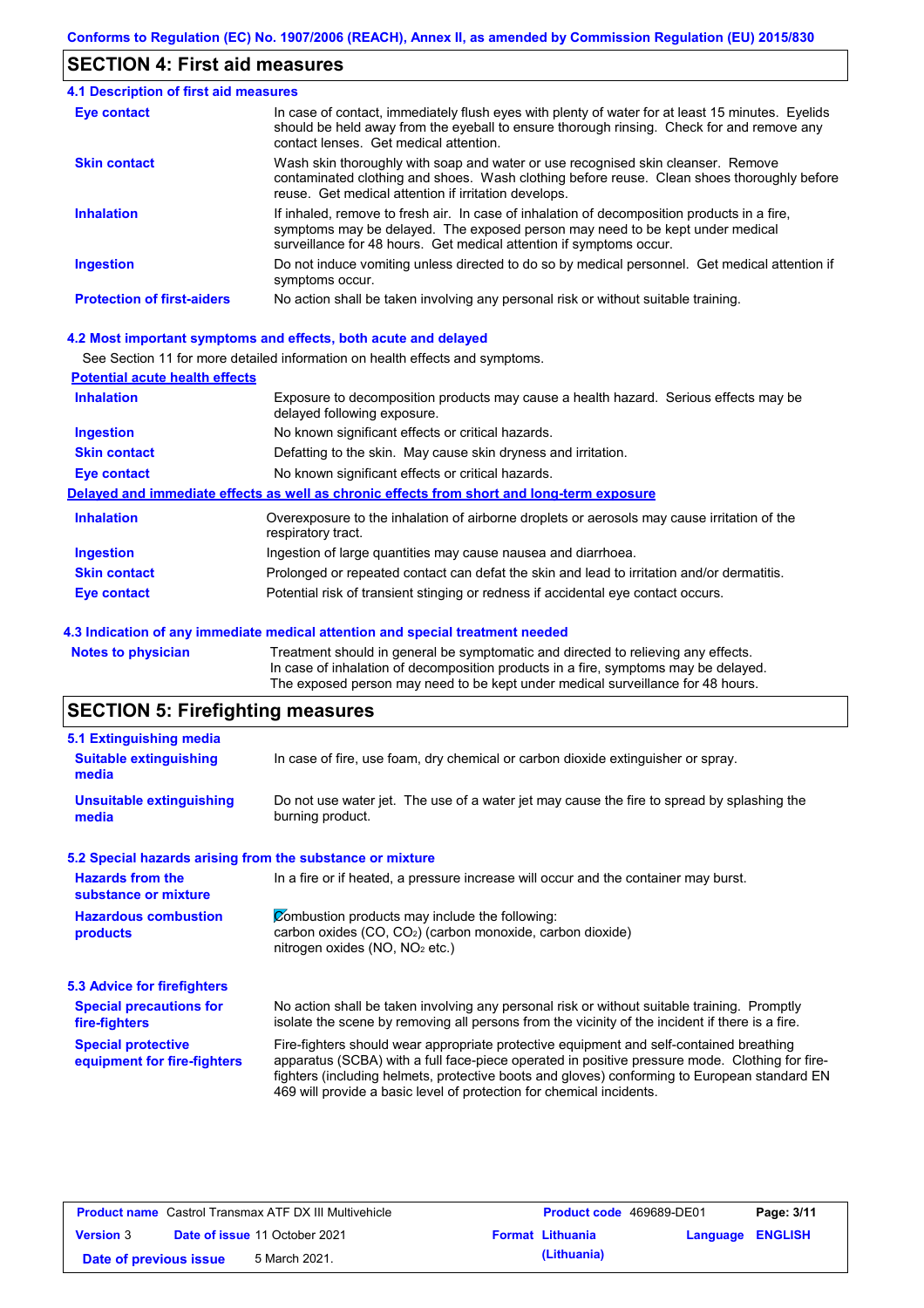# **SECTION 6: Accidental release measures**

|                                                          | 6.1 Personal precautions, protective equipment and emergency procedures                                                                                                                                                                                                                                                                                                                        |
|----------------------------------------------------------|------------------------------------------------------------------------------------------------------------------------------------------------------------------------------------------------------------------------------------------------------------------------------------------------------------------------------------------------------------------------------------------------|
| For non-emergency<br>personnel                           | No action shall be taken involving any personal risk or without suitable training. Evacuate<br>surrounding areas. Keep unnecessary and unprotected personnel from entering. Do not touch<br>or walk through spilt material. Floors may be slippery; use care to avoid falling. Put on<br>appropriate personal protective equipment.                                                            |
| For emergency responders                                 | If specialised clothing is required to deal with the spillage, take note of any information in<br>Section 8 on suitable and unsuitable materials. See also the information in "For non-<br>emergency personnel".                                                                                                                                                                               |
| <b>6.2 Environmental</b><br>precautions                  | Avoid dispersal of spilt material and runoff and contact with soil, waterways, drains and sewers.<br>Inform the relevant authorities if the product has caused environmental pollution (sewers,<br>waterways, soil or air).                                                                                                                                                                    |
| 6.3 Methods and material for containment and cleaning up |                                                                                                                                                                                                                                                                                                                                                                                                |
| <b>Small spill</b>                                       | Stop leak if without risk. Move containers from spill area. Absorb with an inert material and<br>place in an appropriate waste disposal container. Dispose of via a licensed waste disposal<br>contractor.                                                                                                                                                                                     |
| <b>Large spill</b>                                       | Stop leak if without risk. Move containers from spill area. Prevent entry into sewers, water<br>courses, basements or confined areas. Contain and collect spillage with non-combustible,<br>absorbent material e.g. sand, earth, vermiculite or diatomaceous earth and place in container<br>for disposal according to local regulations. Dispose of via a licensed waste disposal contractor. |
| 6.4 Reference to other<br><b>sections</b>                | See Section 1 for emergency contact information.<br>See Section 5 for firefighting measures.<br>See Section 8 for information on appropriate personal protective equipment.<br>See Section 12 for environmental precautions.<br>See Section 13 for additional waste treatment information.                                                                                                     |

# **SECTION 7: Handling and storage**

| 7.1 Precautions for safe handling                                                    |                                                                                                                                                                                                                                                                                                                                                                                                                                                                                          |
|--------------------------------------------------------------------------------------|------------------------------------------------------------------------------------------------------------------------------------------------------------------------------------------------------------------------------------------------------------------------------------------------------------------------------------------------------------------------------------------------------------------------------------------------------------------------------------------|
| <b>Protective measures</b>                                                           | Put on appropriate personal protective equipment.                                                                                                                                                                                                                                                                                                                                                                                                                                        |
| <b>Advice on general</b><br>occupational hygiene                                     | Eating, drinking and smoking should be prohibited in areas where this material is handled,<br>stored and processed. Wash thoroughly after handling. Remove contaminated clothing and<br>protective equipment before entering eating areas. See also Section 8 for additional<br>information on hygiene measures.                                                                                                                                                                         |
| <b>7.2 Conditions for safe</b><br>storage, including any<br><i>incompatibilities</i> | Store in accordance with local regulations. Store in a dry, cool and well-ventilated area, away<br>from incompatible materials (see Section 10). Keep away from heat and direct sunlight. Keep<br>container tightly closed and sealed until ready for use. Containers that have been opened must<br>be carefully resealed and kept upright to prevent leakage. Store and use only in equipment/<br>containers designed for use with this product. Do not store in unlabelled containers. |
| <b>Not suitable</b>                                                                  | Prolonged exposure to elevated temperature.                                                                                                                                                                                                                                                                                                                                                                                                                                              |
| 7.3 Specific end use(s)                                                              |                                                                                                                                                                                                                                                                                                                                                                                                                                                                                          |
| <b>Recommendations</b>                                                               | See section 1.2 and Exposure scenarios in annex, if applicable.                                                                                                                                                                                                                                                                                                                                                                                                                          |
|                                                                                      | <b>SECTION 8: Exposure controls/personal protection</b>                                                                                                                                                                                                                                                                                                                                                                                                                                  |
| <b>8.1 Control parameters</b>                                                        |                                                                                                                                                                                                                                                                                                                                                                                                                                                                                          |

| <b>Occupational exposure limits</b>                          | No exposure limit value known.                                                                                                                                                                     |
|--------------------------------------------------------------|----------------------------------------------------------------------------------------------------------------------------------------------------------------------------------------------------|
| <b>Product/ingredient name</b>                               | <b>Exposure limit values</b>                                                                                                                                                                       |
| Distillates (petroleum), hydrotreated heavy paraffinic       | Lithuanian Hygiene Standard HN 23 (Lithuania).<br>TWA: 1 mg/m <sup>3</sup> 8 hours. Issued/Revised: 12/2001 Form: Mist<br>STEL: 3 mg/m <sup>3</sup> 15 minutes. Issued/Revised: 12/2001 Form: Mist |
| Distillates (petroleum), solvent-dewaxed heavy<br>paraffinic | Lithuanian Hygiene Standard HN 23 (Lithuania).                                                                                                                                                     |
|                                                              | TWA: 1 mg/m <sup>3</sup> 8 hours. Issued/Revised: 12/2001 Form: Mist<br>STEL: 3 mg/m <sup>3</sup> 15 minutes. Issued/Revised: 12/2001 Form: Mist                                                   |
| Distillates (petroleum), hydrotreated light paraffinic       | Lithuanian Hygiene Standard HN 23 (Lithuania).<br>TWA: 1 mg/m <sup>3</sup> 8 hours. Issued/Revised: 12/2001 Form: Mist<br>STEL: 3 mg/m <sup>3</sup> 15 minutes. Issued/Revised: 12/2001 Form: Mist |
| Distillates (petroleum), hydrotreated heavy paraffinic       | Lithuanian Hygiene Standard HN 23 (Lithuania).<br>TWA: 1 mg/m <sup>3</sup> 8 hours. Issued/Revised: 12/2001 Form: Mist                                                                             |
| <b>Product name</b> Castrol Transmax ATF DX III Multivehicle | Product code 469689-DE01<br>Page: 4/11                                                                                                                                                             |
| <b>Version 3</b><br><b>Date of issue 11 October 2021</b>     | <b>Format Lithuania</b><br><b>ENGLISH</b><br>Language                                                                                                                                              |
| 5 March 2021.<br>Date of previous issue                      | (Lithuania)                                                                                                                                                                                        |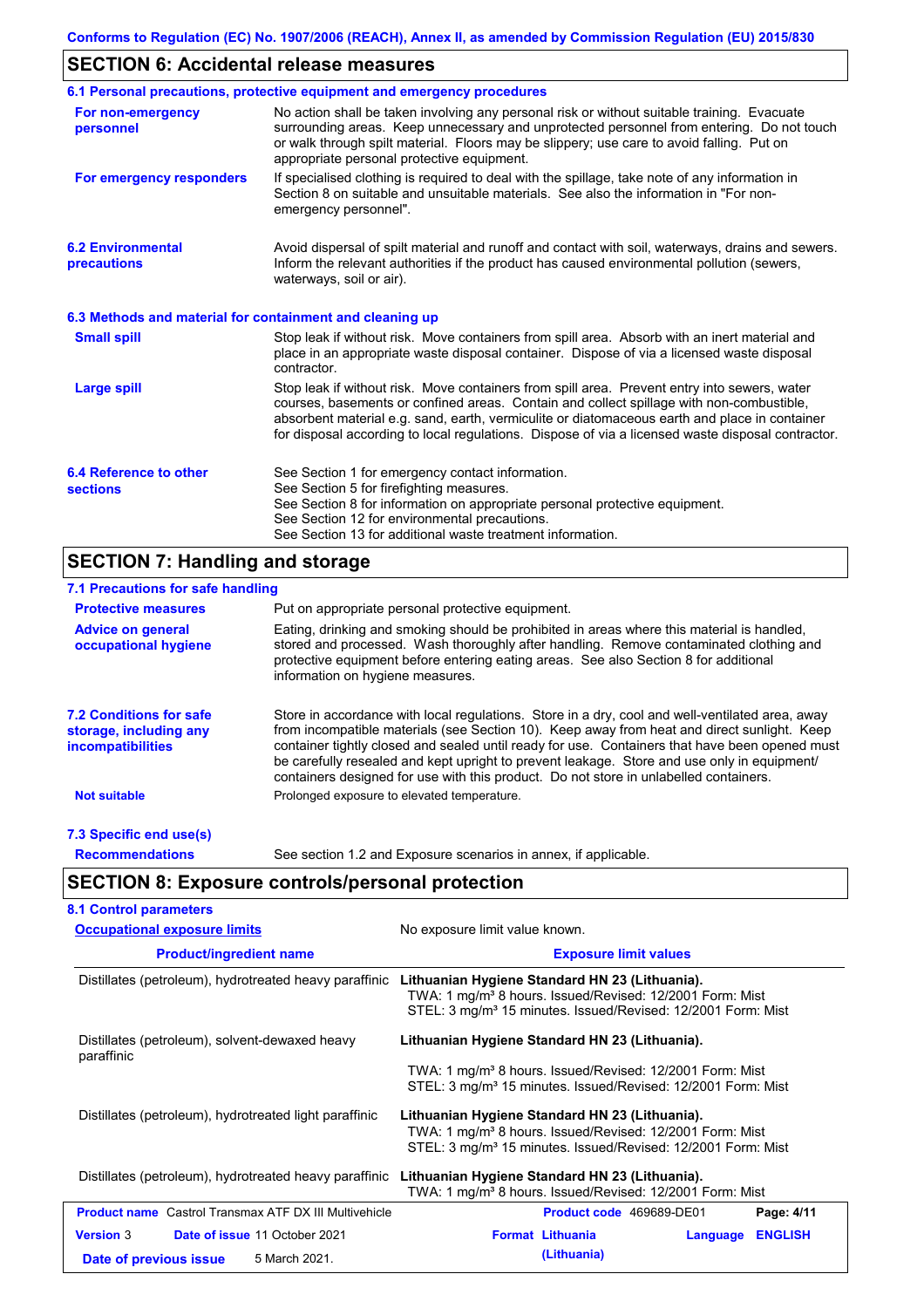### **SECTION 8: Exposure controls/personal protection**

STEL: 3 mg/m<sup>3</sup> 15 minutes. Issued/Revised: 12/2001 Form: Mist

Distillates (petroleum), solvent-dewaxed heavy paraffinic

### **Lithuanian Hygiene Standard HN 23 (Lithuania).**

 TWA: 1 mg/m³ 8 hours. Issued/Revised: 12/2001 Form: Mist STEL: 3 mg/m<sup>3</sup> 15 minutes. Issued/Revised: 12/2001 Form: Mist

Whilst specific OELs for certain components may be shown in this section, other components may be present in any mist, vapour or dust produced. Therefore, the specific OELs may not be applicable to the product as a whole and are provided for guidance only.

**Recommended monitoring procedures**

If this product contains ingredients with exposure limits, personal, workplace atmosphere or biological monitoring may be required to determine the effectiveness of the ventilation or other control measures and/or the necessity to use respiratory protective equipment. Reference should be made to monitoring standards, such as the following: European Standard EN 689 (Workplace atmospheres - Guidance for the assessment of exposure by inhalation to chemical agents for comparison with limit values and measurement strategy) European Standard EN 14042 (Workplace atmospheres - Guide for the application and use of procedures for the assessment of exposure to chemical and biological agents) European Standard EN 482 (Workplace atmospheres - General requirements for the performance of procedures for the measurement of chemical agents) Reference to national guidance documents for methods for the determination of hazardous substances will also be required.

#### **Derived No Effect Level**

No DNELs/DMELs available.

#### **Predicted No Effect Concentration**

No PNECs available

| <b>8.2 Exposure controls</b>                                 |                                                                                                                                                                                                                                                                                                                                                                                                                                                                                                                                                                                                                                                                                                                                                                                                                                                                                                                                                                                                         |                          |          |                |
|--------------------------------------------------------------|---------------------------------------------------------------------------------------------------------------------------------------------------------------------------------------------------------------------------------------------------------------------------------------------------------------------------------------------------------------------------------------------------------------------------------------------------------------------------------------------------------------------------------------------------------------------------------------------------------------------------------------------------------------------------------------------------------------------------------------------------------------------------------------------------------------------------------------------------------------------------------------------------------------------------------------------------------------------------------------------------------|--------------------------|----------|----------------|
| <b>Appropriate engineering</b><br><b>controls</b>            | Provide exhaust ventilation or other engineering controls to keep the relevant airborne<br>concentrations below their respective occupational exposure limits.<br>All activities involving chemicals should be assessed for their risks to health, to ensure<br>exposures are adequately controlled. Personal protective equipment should only be considered<br>after other forms of control measures (e.g. engineering controls) have been suitably evaluated.<br>Personal protective equipment should conform to appropriate standards, be suitable for use, be<br>kept in good condition and properly maintained.<br>Your supplier of personal protective equipment should be consulted for advice on selection and<br>appropriate standards. For further information contact your national organisation for standards.<br>The final choice of protective equipment will depend upon a risk assessment. It is important to<br>ensure that all items of personal protective equipment are compatible. |                          |          |                |
| <b>Individual protection measures</b>                        |                                                                                                                                                                                                                                                                                                                                                                                                                                                                                                                                                                                                                                                                                                                                                                                                                                                                                                                                                                                                         |                          |          |                |
| <b>Hygiene measures</b>                                      | Wash hands, forearms and face thoroughly after handling chemical products, before eating,<br>smoking and using the lavatory and at the end of the working period. Ensure that eyewash<br>stations and safety showers are close to the workstation location.                                                                                                                                                                                                                                                                                                                                                                                                                                                                                                                                                                                                                                                                                                                                             |                          |          |                |
| <b>Respiratory protection</b>                                | In case of insufficient ventilation, wear suitable respiratory equipment.<br>The correct choice of respiratory protection depends upon the chemicals being handled, the<br>conditions of work and use, and the condition of the respiratory equipment. Safety procedures<br>should be developed for each intended application. Respiratory protection equipment should<br>therefore be chosen in consultation with the supplier/manufacturer and with a full assessment<br>of the working conditions.                                                                                                                                                                                                                                                                                                                                                                                                                                                                                                   |                          |          |                |
| <b>Eye/face protection</b>                                   | Safety glasses with side shields.                                                                                                                                                                                                                                                                                                                                                                                                                                                                                                                                                                                                                                                                                                                                                                                                                                                                                                                                                                       |                          |          |                |
| <b>Skin protection</b>                                       |                                                                                                                                                                                                                                                                                                                                                                                                                                                                                                                                                                                                                                                                                                                                                                                                                                                                                                                                                                                                         |                          |          |                |
| <b>Hand protection</b>                                       | <b>General Information:</b>                                                                                                                                                                                                                                                                                                                                                                                                                                                                                                                                                                                                                                                                                                                                                                                                                                                                                                                                                                             |                          |          |                |
|                                                              | Because specific work environments and material handling practices vary, safety procedures<br>should be developed for each intended application. The correct choice of protective gloves<br>depends upon the chemicals being handled, and the conditions of work and use. Most gloves<br>provide protection for only a limited time before they must be discarded and replaced (even the<br>best chemically resistant gloves will break down after repeated chemical exposures).<br>Gloves should be chosen in consultation with the supplier / manufacturer and taking account of<br>a full assessment of the working conditions.                                                                                                                                                                                                                                                                                                                                                                      |                          |          |                |
|                                                              | Recommended: Nitrile gloves.<br><b>Breakthrough time:</b>                                                                                                                                                                                                                                                                                                                                                                                                                                                                                                                                                                                                                                                                                                                                                                                                                                                                                                                                               |                          |          |                |
|                                                              | Breakthrough time data are generated by glove manufacturers under laboratory test conditions<br>and represent how long a glove can be expected to provide effective permeation resistance. It<br>is important when following breakthrough time recommendations that actual workplace<br>conditions are taken into account. Always consult with your glove supplier for up-to-date                                                                                                                                                                                                                                                                                                                                                                                                                                                                                                                                                                                                                       |                          |          |                |
| <b>Product name</b> Castrol Transmax ATF DX III Multivehicle |                                                                                                                                                                                                                                                                                                                                                                                                                                                                                                                                                                                                                                                                                                                                                                                                                                                                                                                                                                                                         | Product code 469689-DE01 |          | Page: 5/11     |
| <b>Version 3</b><br>Date of issue 11 October 2021            |                                                                                                                                                                                                                                                                                                                                                                                                                                                                                                                                                                                                                                                                                                                                                                                                                                                                                                                                                                                                         | <b>Format Lithuania</b>  | Language | <b>ENGLISH</b> |
| Date of previous issue                                       | 5 March 2021.                                                                                                                                                                                                                                                                                                                                                                                                                                                                                                                                                                                                                                                                                                                                                                                                                                                                                                                                                                                           | (Lithuania)              |          |                |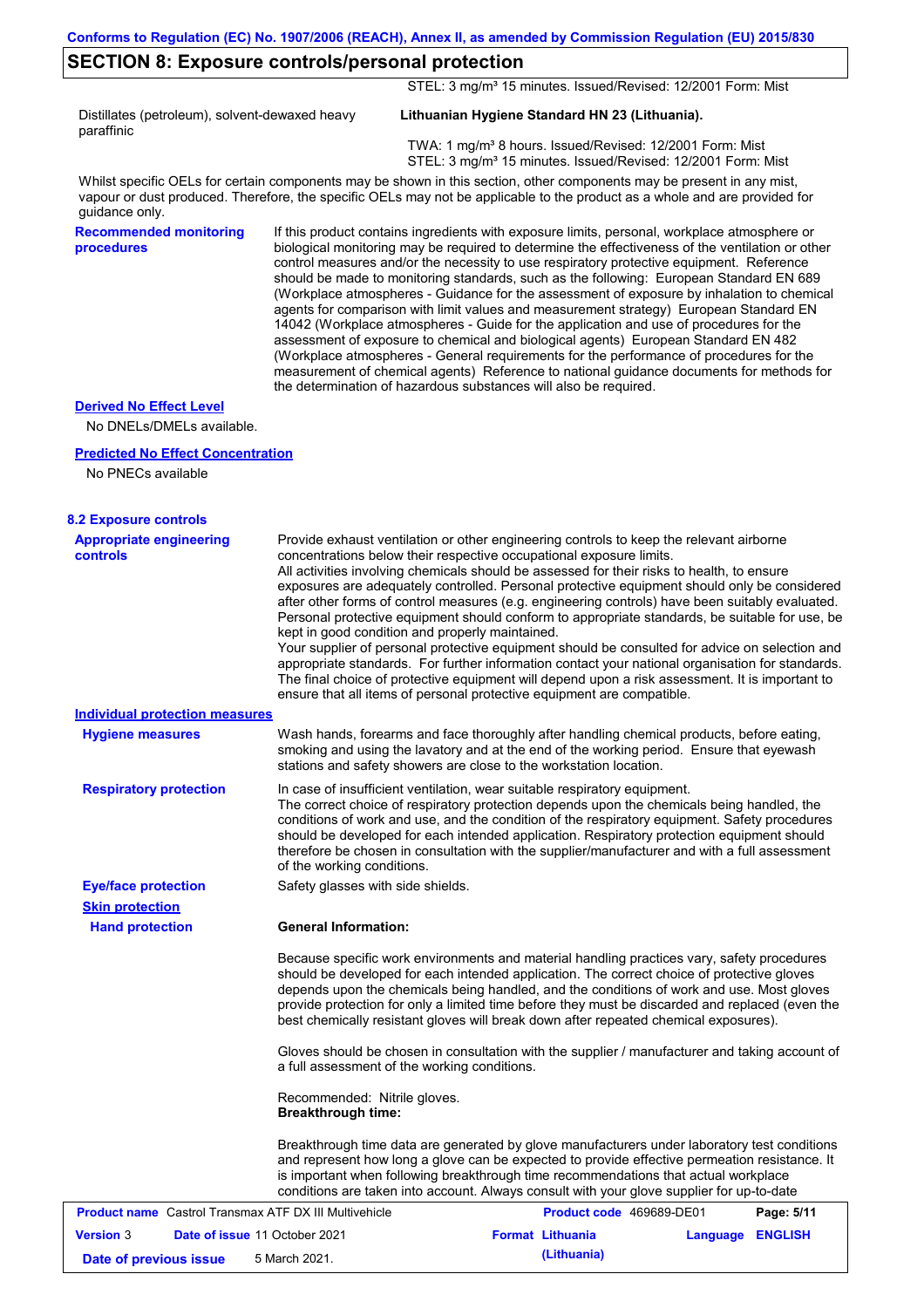### **SECTION 8: Exposure controls/personal protection**

technical information on breakthrough times for the recommended glove type. Our recommendations on the selection of gloves are as follows:

Continuous contact:

|                                                  | Gloves with a minimum breakthrough time of 240 minutes, or >480 minutes if suitable gloves<br>can be obtained.<br>If suitable gloves are not available to offer that level of protection, gloves with shorter<br>breakthrough times may be acceptable as long as appropriate glove maintenance and<br>replacement regimes are determined and adhered to.                                                                                                                                                                                                                                                                                                                              |
|--------------------------------------------------|---------------------------------------------------------------------------------------------------------------------------------------------------------------------------------------------------------------------------------------------------------------------------------------------------------------------------------------------------------------------------------------------------------------------------------------------------------------------------------------------------------------------------------------------------------------------------------------------------------------------------------------------------------------------------------------|
|                                                  | Short-term / splash protection:                                                                                                                                                                                                                                                                                                                                                                                                                                                                                                                                                                                                                                                       |
|                                                  | Recommended breakthrough times as above.<br>It is recognised that for short-term, transient exposures, gloves with shorter breakthrough times<br>may commonly be used. Therefore, appropriate maintenance and replacement regimes must<br>be determined and rigorously followed.                                                                                                                                                                                                                                                                                                                                                                                                      |
|                                                  | <b>Glove Thickness:</b>                                                                                                                                                                                                                                                                                                                                                                                                                                                                                                                                                                                                                                                               |
|                                                  | For general applications, we recommend gloves with a thickness typically greater than 0.35 mm.                                                                                                                                                                                                                                                                                                                                                                                                                                                                                                                                                                                        |
|                                                  | It should be emphasised that glove thickness is not necessarily a good predictor of glove<br>resistance to a specific chemical, as the permeation efficiency of the glove will be dependent<br>on the exact composition of the glove material. Therefore, glove selection should also be based<br>on consideration of the task requirements and knowledge of breakthrough times.<br>Glove thickness may also vary depending on the glove manufacturer, the glove type and the<br>glove model. Therefore, the manufacturers' technical data should always be taken into account<br>to ensure selection of the most appropriate glove for the task.                                     |
|                                                  | Note: Depending on the activity being conducted, gloves of varying thickness may be required<br>for specific tasks. For example:                                                                                                                                                                                                                                                                                                                                                                                                                                                                                                                                                      |
|                                                  | • Thinner gloves (down to 0.1 mm or less) may be required where a high degree of manual<br>dexterity is needed. However, these gloves are only likely to give short duration protection and<br>would normally be just for single use applications, then disposed of.                                                                                                                                                                                                                                                                                                                                                                                                                  |
|                                                  | • Thicker gloves (up to 3 mm or more) may be required where there is a mechanical (as well<br>as a chemical) risk i.e. where there is abrasion or puncture potential.                                                                                                                                                                                                                                                                                                                                                                                                                                                                                                                 |
| <b>Skin and body</b>                             | Use of protective clothing is good industrial practice.<br>Personal protective equipment for the body should be selected based on the task being<br>performed and the risks involved and should be approved by a specialist before handling this<br>product.<br>Cotton or polyester/cotton overalls will only provide protection against light superficial<br>contamination that will not soak through to the skin. Overalls should be laundered on a regular<br>basis. When the risk of skin exposure is high (e.g. when cleaning up spillages or if there is a<br>risk of splashing) then chemical resistant aprons and/or impervious chemical suits and boots<br>will be required. |
| <b>Refer to standards:</b>                       | Respiratory protection: EN 529<br>Gloves: EN 420, EN 374<br>Eye protection: EN 166<br>Filtering half-mask: EN 149<br>Filtering half-mask with valve: EN 405<br>Half-mask: EN 140 plus filter<br>Full-face mask: EN 136 plus filter<br>Particulate filters: EN 143<br>Gas/combined filters: EN 14387                                                                                                                                                                                                                                                                                                                                                                                   |
| <b>Environmental exposure</b><br><b>controls</b> | Emissions from ventilation or work process equipment should be checked to ensure they<br>comply with the requirements of environmental protection legislation. In some cases, fume<br>scrubbers, filters or engineering modifications to the process equipment will be necessary to<br>reduce emissions to acceptable levels.                                                                                                                                                                                                                                                                                                                                                         |
|                                                  |                                                                                                                                                                                                                                                                                                                                                                                                                                                                                                                                                                                                                                                                                       |

**Product name** Castrol Transmax ATF DX III Multivehicle **Product code** 469689-DE01 **Page: 6/11 Version** 3 **Date of issue** 11 October 2021 **Format Lithuania Language ENGLISH Date of previous issue 5** March 2021. **Conservery in the Set of previous issue 5** March 2021.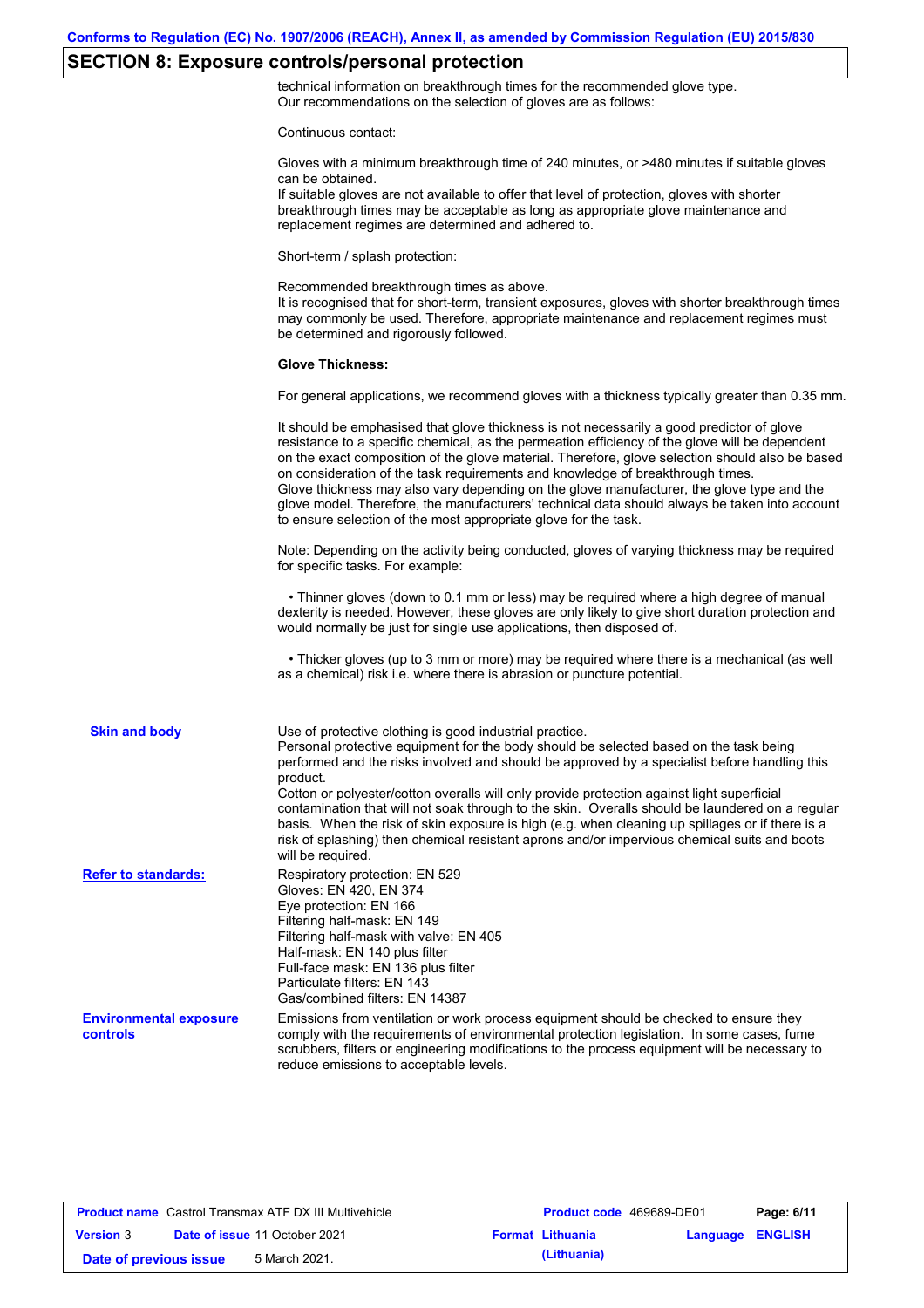### **SECTION 9: Physical and chemical properties**

**9.1 Information on basic physical and chemical properties**

| <b>Appearance</b>                                      |                                                                                                                                         |
|--------------------------------------------------------|-----------------------------------------------------------------------------------------------------------------------------------------|
| <b>Physical state</b>                                  | Liquid.                                                                                                                                 |
| <b>Colour</b>                                          | Red.                                                                                                                                    |
| <b>Odour</b>                                           | Not available.                                                                                                                          |
| <b>Odour threshold</b>                                 | Not available.                                                                                                                          |
| рH                                                     | Not applicable.                                                                                                                         |
| <b>Melting point/freezing point</b>                    | Not available.                                                                                                                          |
| Initial boiling point and boiling<br>range             | Not available.                                                                                                                          |
| <b>Pour point</b>                                      | -45 $^{\circ}$ C                                                                                                                        |
| <b>Flash point</b>                                     | Open cup: >170°C (>338°F) [Cleveland.]                                                                                                  |
| <b>Evaporation rate</b>                                | Not available.                                                                                                                          |
| <b>Flammability (solid, gas)</b>                       | Not available.                                                                                                                          |
| <b>Upper/lower flammability or</b><br>explosive limits | Not available.                                                                                                                          |
| <b>Vapour pressure</b>                                 | Not available.                                                                                                                          |
| <b>Vapour density</b>                                  | Not available.                                                                                                                          |
| <b>Relative density</b>                                | Not available.                                                                                                                          |
| <b>Density</b>                                         | $<$ 1000 kg/m <sup>3</sup> (<1 g/cm <sup>3</sup> ) at 15 <sup>°</sup> C                                                                 |
| <b>Solubility(ies)</b>                                 | insoluble in water.                                                                                                                     |
| <b>Partition coefficient: n-octanol/</b><br>water      | Not available.                                                                                                                          |
| <b>Auto-ignition temperature</b>                       | Not available.                                                                                                                          |
| <b>Decomposition temperature</b>                       | Not available.                                                                                                                          |
| <b>Viscosity</b>                                       | Kinematic: 35 mm <sup>2</sup> /s (35 cSt) at $40^{\circ}$ C<br>Kinematic: 6.8 to 8 mm <sup>2</sup> /s (6.8 to 8 cSt) at $100^{\circ}$ C |
| <b>Explosive properties</b>                            | Not available.                                                                                                                          |
| <b>Oxidising properties</b>                            | Not available.                                                                                                                          |

#### **9.2 Other information**

No additional information.

|                                                 | <b>SECTION 10: Stability and reactivity</b>                                                                                                                             |  |  |  |
|-------------------------------------------------|-------------------------------------------------------------------------------------------------------------------------------------------------------------------------|--|--|--|
| <b>10.1 Reactivity</b>                          | No specific test data available for this product. Refer to Conditions to avoid and Incompatible<br>materials for additional information.                                |  |  |  |
| <b>10.2 Chemical stability</b>                  | The product is stable.                                                                                                                                                  |  |  |  |
| 10.3 Possibility of<br>hazardous reactions      | Under normal conditions of storage and use, hazardous reactions will not occur.<br>Under normal conditions of storage and use, hazardous polymerisation will not occur. |  |  |  |
| <b>10.4 Conditions to avoid</b>                 | Avoid all possible sources of ignition (spark or flame).                                                                                                                |  |  |  |
| <b>10.5 Incompatible materials</b>              | Reactive or incompatible with the following materials: oxidising materials.                                                                                             |  |  |  |
| <b>10.6 Hazardous</b><br>decomposition products | Under normal conditions of storage and use, hazardous decomposition products should not be<br>produced.                                                                 |  |  |  |

# **SECTION 11: Toxicological information**

| 11.1 Information on toxicological effects          |                                                  |
|----------------------------------------------------|--------------------------------------------------|
| <b>Acute toxicity estimates</b>                    |                                                  |
| Not available.                                     |                                                  |
| <b>Information on likely</b><br>routes of exposure | Routes of entry anticipated: Dermal, Inhalation. |
| <b>Potential acute health effects</b>              |                                                  |
|                                                    |                                                  |
|                                                    |                                                  |

| <b>Product name</b> Castrol Transmax ATF DX III Multivehicle |  | <b>Product code</b> 469689-DE01      |  | Page: 7/11              |                         |  |
|--------------------------------------------------------------|--|--------------------------------------|--|-------------------------|-------------------------|--|
| <b>Version 3</b>                                             |  | <b>Date of issue 11 October 2021</b> |  | <b>Format Lithuania</b> | <b>Language ENGLISH</b> |  |
| Date of previous issue                                       |  | 5 March 2021.                        |  | (Lithuania)             |                         |  |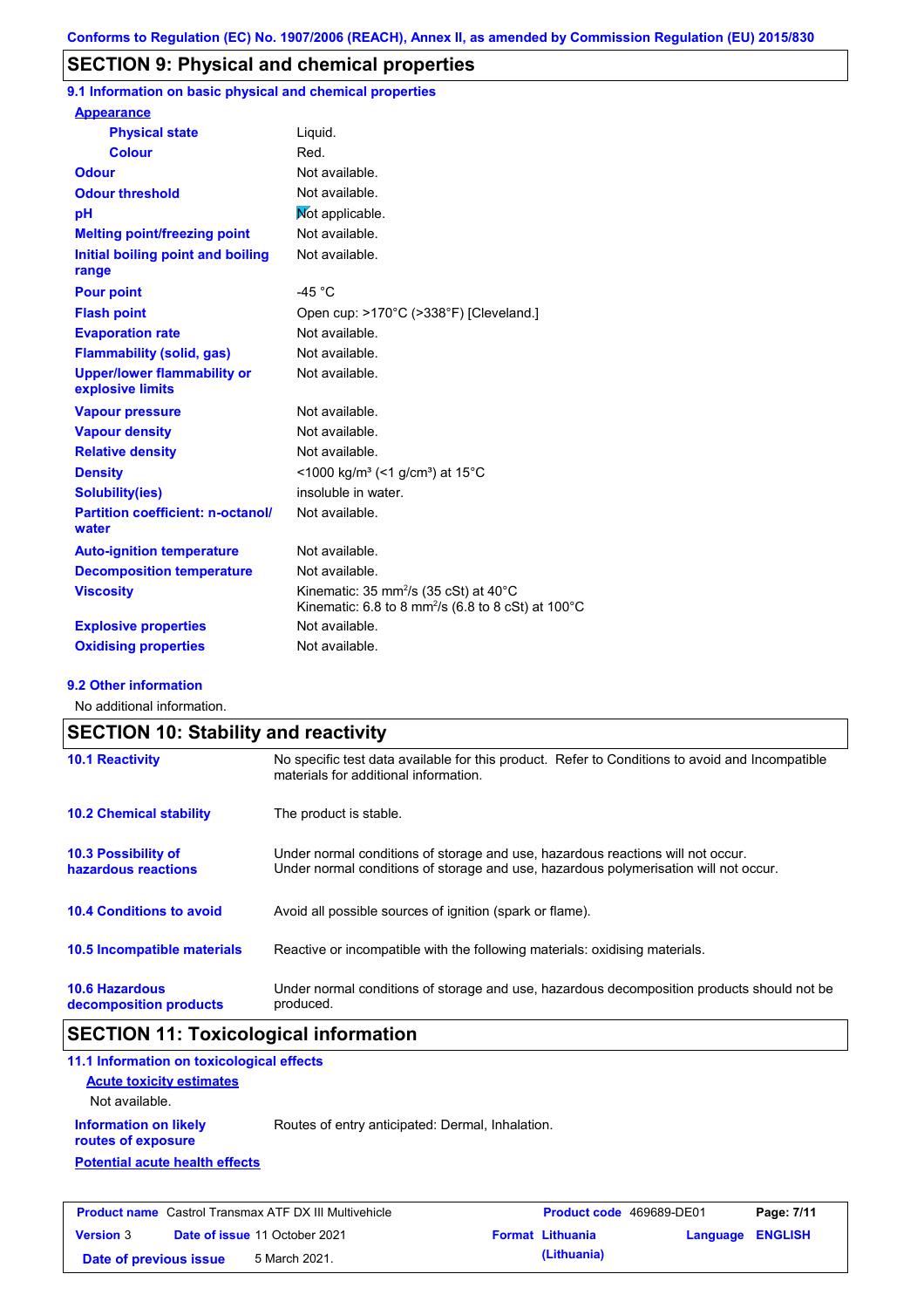# **SECTION 11: Toxicological information**

| <b>Inhalation</b>                       | Exposure to decomposition products may cause a health hazard. Serious effects may be<br>delayed following exposure.         |
|-----------------------------------------|-----------------------------------------------------------------------------------------------------------------------------|
| <b>Ingestion</b>                        | No known significant effects or critical hazards.                                                                           |
| <b>Skin contact</b>                     | Defatting to the skin. May cause skin dryness and irritation.                                                               |
| <b>Eye contact</b>                      | No known significant effects or critical hazards.                                                                           |
|                                         | Symptoms related to the physical, chemical and toxicological characteristics                                                |
| <b>Inhalation</b>                       | May be harmful by inhalation if exposure to vapour, mists or fumes resulting from thermal<br>decomposition products occurs. |
| <b>Ingestion</b>                        | No specific data.                                                                                                           |
| <b>Skin contact</b>                     | Adverse symptoms may include the following:<br>irritation<br>dryness<br>cracking                                            |
| Eye contact                             | No specific data.                                                                                                           |
|                                         | Delayed and immediate effects as well as chronic effects from short and long-term exposure                                  |
| <b>Inhalation</b>                       | Overexposure to the inhalation of airborne droplets or aerosols may cause irritation of the<br>respiratory tract.           |
| <b>Ingestion</b>                        | Ingestion of large quantities may cause nausea and diarrhoea.                                                               |
| <b>Skin contact</b>                     | Prolonged or repeated contact can defat the skin and lead to irritation and/or dermatitis.                                  |
| <b>Eye contact</b>                      | Potential risk of transient stinging or redness if accidental eye contact occurs.                                           |
| <b>Potential chronic health effects</b> |                                                                                                                             |
| <b>General</b>                          | No known significant effects or critical hazards.                                                                           |
| <b>Carcinogenicity</b>                  | No known significant effects or critical hazards.                                                                           |
| <b>Mutagenicity</b>                     | No known significant effects or critical hazards.                                                                           |
| <b>Developmental effects</b>            | No known significant effects or critical hazards.                                                                           |
| <b>Fertility effects</b>                | No known significant effects or critical hazards.                                                                           |
|                                         |                                                                                                                             |

### **SECTION 12: Ecological information**

**12.1 Toxicity**

**Environmental hazards** Not classified as dangerous

### **12.2 Persistence and degradability**

Partially biodegradable.

#### **12.3 Bioaccumulative potential**

This product is not expected to bioaccumulate through food chains in the environment.

| <b>12.4 Mobility in soil</b>                                  |                                                                      |
|---------------------------------------------------------------|----------------------------------------------------------------------|
| <b>Soil/water partition</b><br>coefficient (K <sub>oc</sub> ) | Not available.                                                       |
| <b>Mobility</b>                                               | Spillages may penetrate the soil causing ground water contamination. |

### **12.5 Results of PBT and vPvB assessment**

Product does not meet the criteria for PBT or vPvB according to Regulation (EC) No. 1907/2006, Annex XIII.

#### **12.6 Other adverse effects**

| <b>Other ecological information</b> | Spills may form a film on water surfaces causing physical damage to organisms. Oxygen |
|-------------------------------------|---------------------------------------------------------------------------------------|
|                                     | transfer could also be impaired.                                                      |

### **SECTION 13: Disposal considerations**

| <b>13.1 Waste treatment methods</b> |                                                                                                                                                                      |
|-------------------------------------|----------------------------------------------------------------------------------------------------------------------------------------------------------------------|
| <b>Product</b>                      |                                                                                                                                                                      |
| <b>Methods of disposal</b>          | Where possible, arrange for product to be recycled. Dispose of via an authorised person/<br>licensed waste disposal contractor in accordance with local regulations. |
| <b>Hazardous waste</b>              | Yes.                                                                                                                                                                 |
| European waste catalogue (EWC)      |                                                                                                                                                                      |

| <b>Product name</b> Castrol Transmax ATF DX III Multivehicle |  | <b>Product code</b> 469689-DE01      |  | Page: 8/11              |                  |  |
|--------------------------------------------------------------|--|--------------------------------------|--|-------------------------|------------------|--|
| <b>Version 3</b>                                             |  | <b>Date of issue 11 October 2021</b> |  | <b>Format Lithuania</b> | Language ENGLISH |  |
| Date of previous issue                                       |  | 5 March 2021.                        |  | (Lithuania)             |                  |  |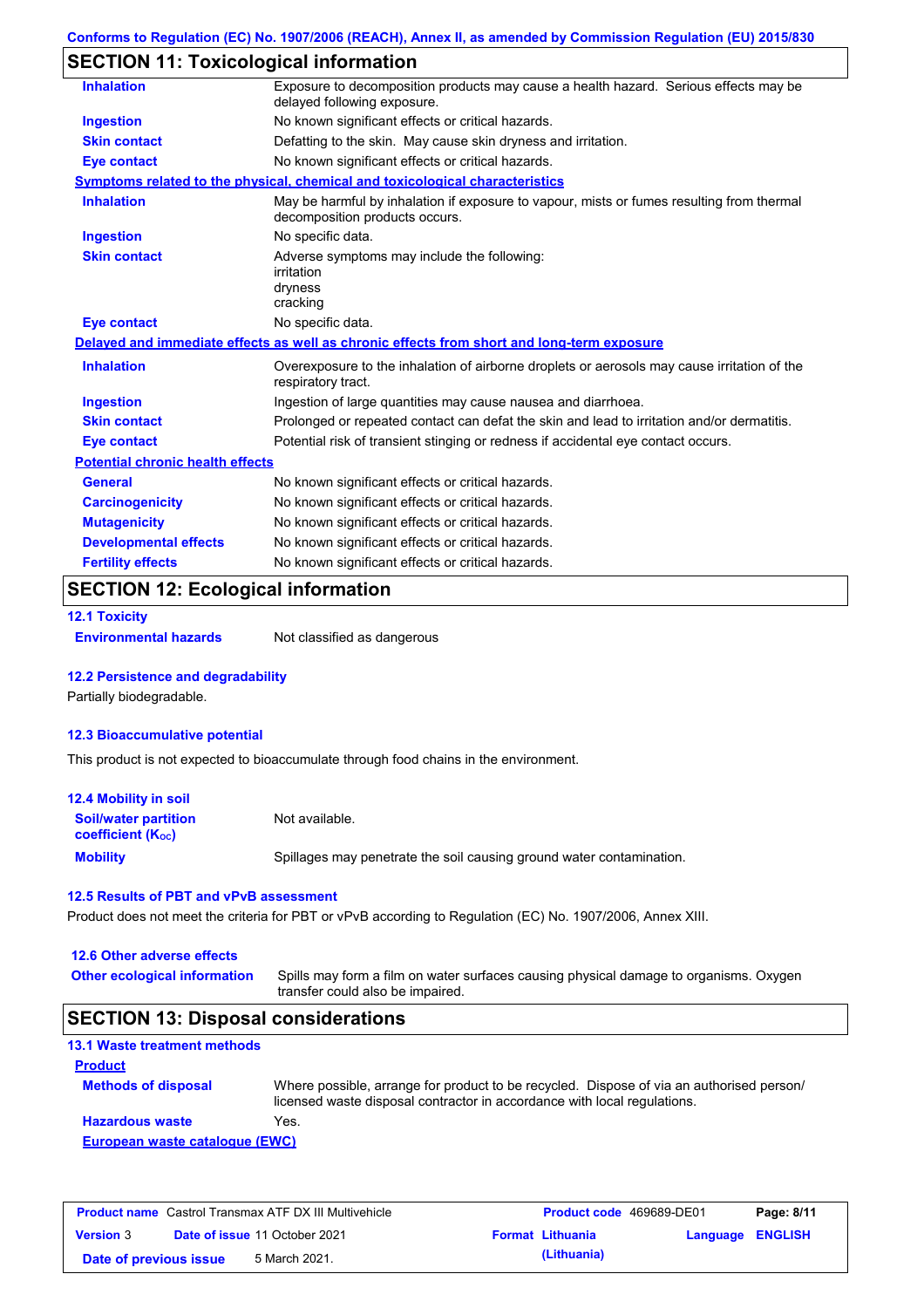### **SECTION 13: Disposal considerations**

| <b>Waste code</b>                                                                                                                                                            | <b>Waste designation</b>                                                                                                                                                                                                                |  |  |  |
|------------------------------------------------------------------------------------------------------------------------------------------------------------------------------|-----------------------------------------------------------------------------------------------------------------------------------------------------------------------------------------------------------------------------------------|--|--|--|
| 13 02 05*                                                                                                                                                                    | mineral-based non-chlorinated engine, gear and lubricating oils                                                                                                                                                                         |  |  |  |
| However, deviation from the intended use and/or the presence of any potential contaminants may require an alternative waste<br>disposal code to be assigned by the end user. |                                                                                                                                                                                                                                         |  |  |  |
| <b>Packaging</b>                                                                                                                                                             |                                                                                                                                                                                                                                         |  |  |  |
| <b>Methods of disposal</b>                                                                                                                                                   | Where possible, arrange for product to be recycled. Dispose of via an authorised person/<br>licensed waste disposal contractor in accordance with local regulations.                                                                    |  |  |  |
| <b>Special precautions</b>                                                                                                                                                   | This material and its container must be disposed of in a safe way. Empty containers or liners<br>may retain some product residues. Avoid dispersal of spilt material and runoff and contact with<br>soil, waterways, drains and sewers. |  |  |  |
| <b>References</b>                                                                                                                                                            | Commission 2014/955/EU<br>Directive 2008/98/EC                                                                                                                                                                                          |  |  |  |

# **SECTION 14: Transport information**

|                                           | <b>ADR/RID</b> | <b>ADN</b>     | <b>IMDG</b>    | <b>IATA</b>    |
|-------------------------------------------|----------------|----------------|----------------|----------------|
| 14.1 UN number                            | Not regulated. | Not regulated. | Not regulated. | Not regulated. |
| 14.2 UN proper<br>shipping name           |                |                |                |                |
| <b>14.3 Transport</b><br>hazard class(es) |                |                | -              |                |
| 14.4 Packing<br>group                     |                |                | ۳              |                |
| 14.5<br><b>Environmental</b><br>hazards   | No.            | No.            | No.            | No.            |
| <b>Additional</b><br>information          |                |                |                |                |

**14.6 Special precautions for user** Not available.

**14.7 Transport in bulk according to IMO instruments** Not available.

# **SECTION 15: Regulatory information**

|                                                                                                                                                          | 15.1 Safety, health and environmental regulations/legislation specific for the substance or mixture                            |                          |          |                |
|----------------------------------------------------------------------------------------------------------------------------------------------------------|--------------------------------------------------------------------------------------------------------------------------------|--------------------------|----------|----------------|
| EU Regulation (EC) No. 1907/2006 (REACH)                                                                                                                 |                                                                                                                                |                          |          |                |
|                                                                                                                                                          | Annex XIV - List of substances subject to authorisation                                                                        |                          |          |                |
| <b>Annex XIV</b>                                                                                                                                         |                                                                                                                                |                          |          |                |
| None of the components are listed.                                                                                                                       |                                                                                                                                |                          |          |                |
| <b>Substances of very high concern</b>                                                                                                                   |                                                                                                                                |                          |          |                |
| None of the components are listed.                                                                                                                       |                                                                                                                                |                          |          |                |
| <b>EU Regulation (EC) No. 1907/2006 (REACH)</b>                                                                                                          |                                                                                                                                |                          |          |                |
| <b>Annex XVII - Restrictions</b><br>on the manufacture,<br>placing on the market<br>and use of certain<br>dangerous substances,<br>mixtures and articles | Not applicable.                                                                                                                |                          |          |                |
| <b>Other regulations</b>                                                                                                                                 |                                                                                                                                |                          |          |                |
| <b>REACH Status</b>                                                                                                                                      | The company, as identified in Section 1, sells this product in the EU in compliance with the<br>current requirements of REACH. |                          |          |                |
| <b>United States inventory</b><br>(TSCA 8b)                                                                                                              | All components are active or exempted.                                                                                         |                          |          |                |
| <b>Product name</b> Castrol Transmax ATF DX III Multivehicle                                                                                             |                                                                                                                                | Product code 469689-DE01 |          | Page: 9/11     |
| <b>Version 3</b>                                                                                                                                         | Date of issue 11 October 2021                                                                                                  | <b>Format Lithuania</b>  | Language | <b>ENGLISH</b> |
| Date of previous issue                                                                                                                                   | 5 March 2021.                                                                                                                  | (Lithuania)              |          |                |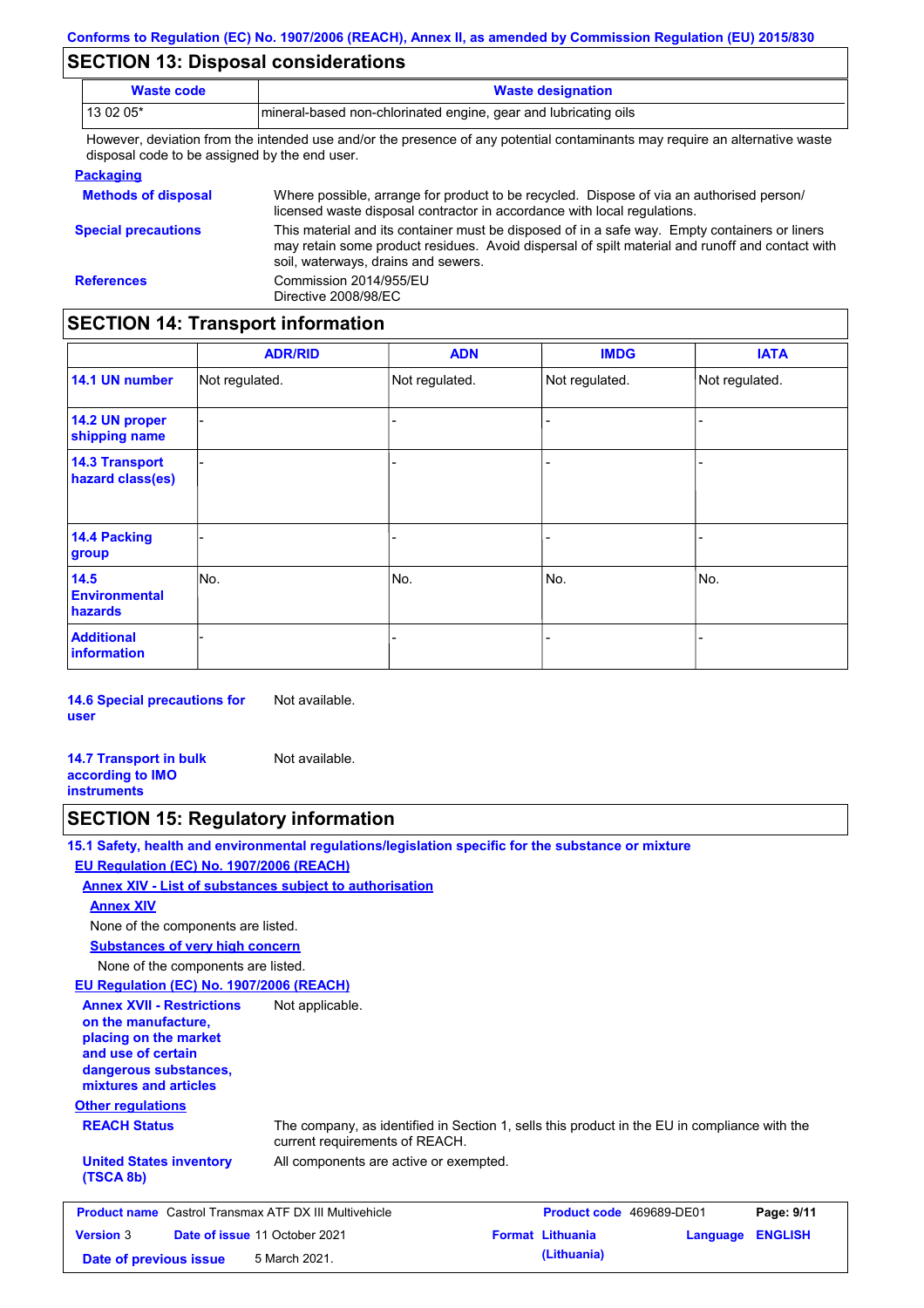# **SECTION 15: Regulatory information**

| <b>Australia inventory (AICS)</b>                               | At least one component is not listed.                                                   |
|-----------------------------------------------------------------|-----------------------------------------------------------------------------------------|
| <b>Canada inventory</b>                                         | At least one component is not listed in DSL but all such components are listed in NDSL. |
| <b>China inventory (IECSC)</b>                                  | All components are listed or exempted.                                                  |
| <b>Japan inventory (ENCS)</b>                                   | At least one component is not listed.                                                   |
| <b>Korea inventory (KECI)</b>                                   | At least one component is not listed.                                                   |
| <b>Philippines inventory</b><br>(PICCS)                         | All components are listed or exempted.                                                  |
| <b>Taiwan Chemical</b><br><b>Substances Inventory</b><br>(TCSI) | All components are listed or exempted.                                                  |
| Ozone depleting substances (1005/2009/EU)<br>Not listed.        |                                                                                         |
| Prior Informed Consent (PIC) (649/2012/EU)<br>Not listed.       |                                                                                         |
| <b>EU - Water framework directive - Priority substances</b>     |                                                                                         |
| None of the components are listed.                              |                                                                                         |
| <b>Seveso Directive</b>                                         |                                                                                         |
| This product is not controlled under the Seveso Directive.      |                                                                                         |
|                                                                 |                                                                                         |

| <b>15.2 Chemical safety</b> | A Chemical Safety Assessment has been carried out for one or more of the substances within  |
|-----------------------------|---------------------------------------------------------------------------------------------|
| assessment                  | this mixture. A Chemical Safety Assessment has not been carried out for the mixture itself. |

## **SECTION 16: Other information**

| <b>Abbreviations and acronyms</b> | ADN = European Provisions concerning the International Carriage of Dangerous Goods by<br>Inland Waterway<br>ADR = The European Agreement concerning the International Carriage of Dangerous Goods by<br>Road<br>ATE = Acute Toxicity Estimate<br><b>BCF</b> = Bioconcentration Factor<br>CAS = Chemical Abstracts Service<br>CLP = Classification, Labelling and Packaging Regulation [Regulation (EC) No. 1272/2008]<br>CSA = Chemical Safety Assessment<br>CSR = Chemical Safety Report<br>DMEL = Derived Minimal Effect Level<br>DNEL = Derived No Effect Level<br>EINECS = European Inventory of Existing Commercial chemical Substances<br>ES = Exposure Scenario<br>EUH statement = CLP-specific Hazard statement<br>EWC = European Waste Catalogue<br>GHS = Globally Harmonized System of Classification and Labelling of Chemicals<br>IATA = International Air Transport Association<br>IBC = Intermediate Bulk Container<br>IMDG = International Maritime Dangerous Goods<br>LogPow = logarithm of the octanol/water partition coefficient<br>MARPOL = International Convention for the Prevention of Pollution From Ships, 1973 as |
|-----------------------------------|----------------------------------------------------------------------------------------------------------------------------------------------------------------------------------------------------------------------------------------------------------------------------------------------------------------------------------------------------------------------------------------------------------------------------------------------------------------------------------------------------------------------------------------------------------------------------------------------------------------------------------------------------------------------------------------------------------------------------------------------------------------------------------------------------------------------------------------------------------------------------------------------------------------------------------------------------------------------------------------------------------------------------------------------------------------------------------------------------------------------------------------------|
|                                   |                                                                                                                                                                                                                                                                                                                                                                                                                                                                                                                                                                                                                                                                                                                                                                                                                                                                                                                                                                                                                                                                                                                                              |
|                                   |                                                                                                                                                                                                                                                                                                                                                                                                                                                                                                                                                                                                                                                                                                                                                                                                                                                                                                                                                                                                                                                                                                                                              |
|                                   |                                                                                                                                                                                                                                                                                                                                                                                                                                                                                                                                                                                                                                                                                                                                                                                                                                                                                                                                                                                                                                                                                                                                              |
|                                   |                                                                                                                                                                                                                                                                                                                                                                                                                                                                                                                                                                                                                                                                                                                                                                                                                                                                                                                                                                                                                                                                                                                                              |
|                                   | modified by the Protocol of 1978. ("Marpol" = marine pollution)                                                                                                                                                                                                                                                                                                                                                                                                                                                                                                                                                                                                                                                                                                                                                                                                                                                                                                                                                                                                                                                                              |
|                                   | OECD = Organisation for Economic Co-operation and Development                                                                                                                                                                                                                                                                                                                                                                                                                                                                                                                                                                                                                                                                                                                                                                                                                                                                                                                                                                                                                                                                                |
|                                   | PBT = Persistent, Bioaccumulative and Toxic                                                                                                                                                                                                                                                                                                                                                                                                                                                                                                                                                                                                                                                                                                                                                                                                                                                                                                                                                                                                                                                                                                  |
|                                   | <b>PNEC = Predicted No Effect Concentration</b>                                                                                                                                                                                                                                                                                                                                                                                                                                                                                                                                                                                                                                                                                                                                                                                                                                                                                                                                                                                                                                                                                              |
|                                   | REACH = Registration, Evaluation, Authorisation and Restriction of Chemicals Regulation                                                                                                                                                                                                                                                                                                                                                                                                                                                                                                                                                                                                                                                                                                                                                                                                                                                                                                                                                                                                                                                      |
|                                   | [Requlation (EC) No. 1907/2006]<br>RID = The Regulations concerning the International Carriage of Dangerous Goods by Rail                                                                                                                                                                                                                                                                                                                                                                                                                                                                                                                                                                                                                                                                                                                                                                                                                                                                                                                                                                                                                    |
|                                   | <b>RRN = REACH Registration Number</b>                                                                                                                                                                                                                                                                                                                                                                                                                                                                                                                                                                                                                                                                                                                                                                                                                                                                                                                                                                                                                                                                                                       |
|                                   | SADT = Self-Accelerating Decomposition Temperature                                                                                                                                                                                                                                                                                                                                                                                                                                                                                                                                                                                                                                                                                                                                                                                                                                                                                                                                                                                                                                                                                           |
|                                   | SVHC = Substances of Very High Concern                                                                                                                                                                                                                                                                                                                                                                                                                                                                                                                                                                                                                                                                                                                                                                                                                                                                                                                                                                                                                                                                                                       |
|                                   | STOT-RE = Specific Target Organ Toxicity - Repeated Exposure                                                                                                                                                                                                                                                                                                                                                                                                                                                                                                                                                                                                                                                                                                                                                                                                                                                                                                                                                                                                                                                                                 |
|                                   | STOT-SE = Specific Target Organ Toxicity - Single Exposure                                                                                                                                                                                                                                                                                                                                                                                                                                                                                                                                                                                                                                                                                                                                                                                                                                                                                                                                                                                                                                                                                   |
|                                   | TWA = Time weighted average<br>$UN = United Nations$                                                                                                                                                                                                                                                                                                                                                                                                                                                                                                                                                                                                                                                                                                                                                                                                                                                                                                                                                                                                                                                                                         |
|                                   | UVCB = Complex hydrocarbon substance                                                                                                                                                                                                                                                                                                                                                                                                                                                                                                                                                                                                                                                                                                                                                                                                                                                                                                                                                                                                                                                                                                         |
|                                   | VOC = Volatile Organic Compound                                                                                                                                                                                                                                                                                                                                                                                                                                                                                                                                                                                                                                                                                                                                                                                                                                                                                                                                                                                                                                                                                                              |
|                                   | vPvB = Very Persistent and Very Bioaccumulative                                                                                                                                                                                                                                                                                                                                                                                                                                                                                                                                                                                                                                                                                                                                                                                                                                                                                                                                                                                                                                                                                              |
|                                   | Varies = may contain one or more of the following 64741-88-4 / RRN 01-2119488706-23,                                                                                                                                                                                                                                                                                                                                                                                                                                                                                                                                                                                                                                                                                                                                                                                                                                                                                                                                                                                                                                                         |
|                                   |                                                                                                                                                                                                                                                                                                                                                                                                                                                                                                                                                                                                                                                                                                                                                                                                                                                                                                                                                                                                                                                                                                                                              |

| <b>Product name</b> Castrol Transmax ATF DX III Multivehicle |  |                                      | <b>Product code</b> 469689-DE01 |                         | Page: 10/11             |  |
|--------------------------------------------------------------|--|--------------------------------------|---------------------------------|-------------------------|-------------------------|--|
| <b>Version 3</b>                                             |  | <b>Date of issue 11 October 2021</b> |                                 | <b>Format Lithuania</b> | <b>Language ENGLISH</b> |  |
| Date of previous issue                                       |  | 5 March 2021.                        |                                 | (Lithuania)             |                         |  |